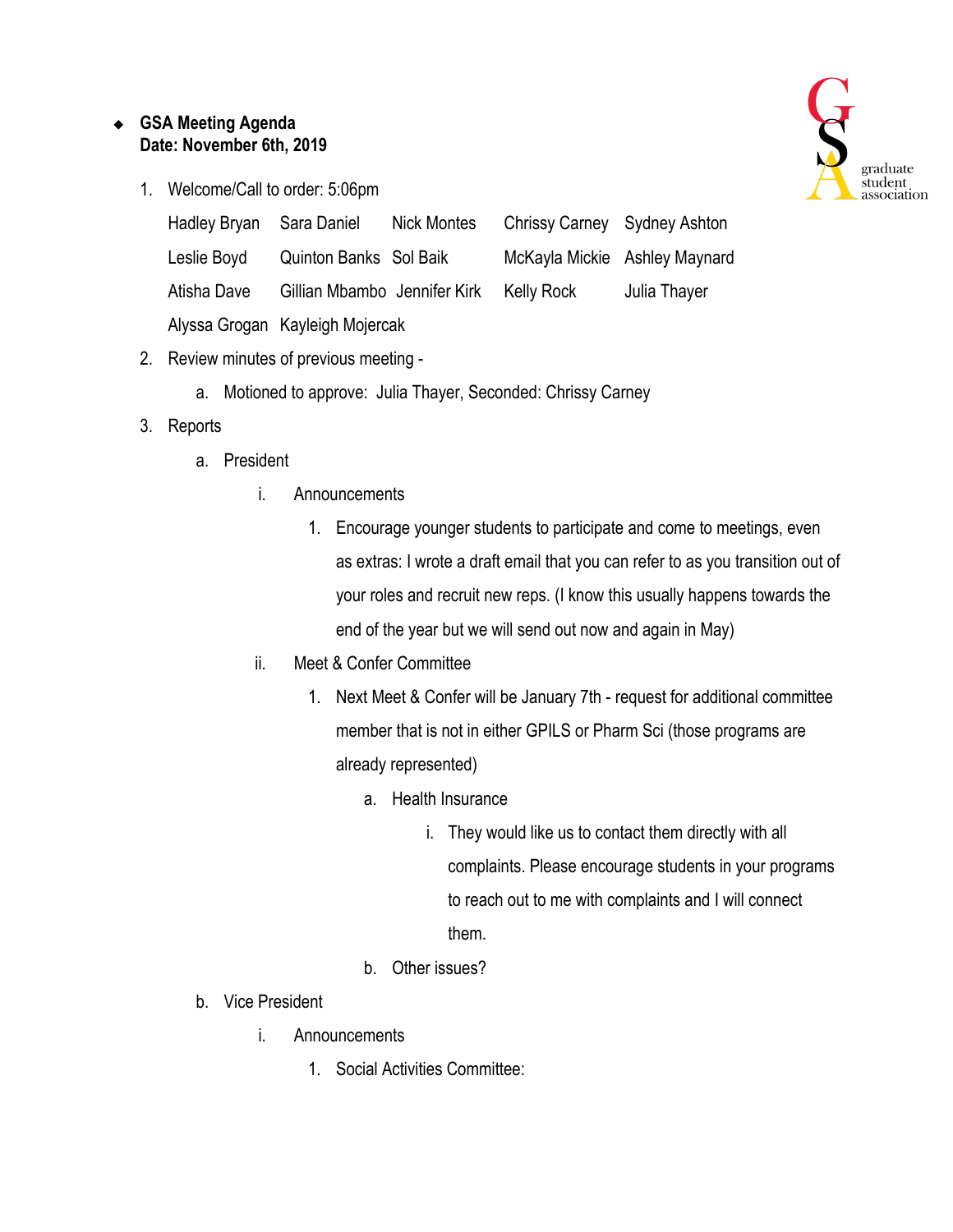- a. One month until our Tacky Sweater Holiday Social: Friday, December 6th! Keep an eye out for emails from me soon.
- 2. USGA Announcements
	- a. Next USGA meeting: Wednesday, November 13th
	- b. Save the Date! Upcoming USGA socials:
		- i. Fall Formal 11/15/19 (location: World Trade Center)
	- c. Shuttle updates:
		- i. Be sure to share any and all concerns on the UMB shuttle page using this [online form](https://www.umaryland.edu/shuttlebus/suggestions/)
		- ii. New shuttles should be brought out by the end of the year
	- d. Student Organization Events coming up this semester (keep an eye out for event details in The Elm or Campus Life Weekly)
		- i. National Alliance of Mental Illness: Journal through Schizophrenia (11/11, 6:30PM)
		- ii. Indian Association: Diwali (11/14, 6PM)
		- iii. Queer Student Alliance: Trans Resilience Vigil (11/20, 8PM)
		- iv. Project Feast: Annual Thanksgiving Meal (11/28, 11AM)

- c. Treasurer
	- i. Account
		- 1. Current Balance:\$19,421.50
		- 2. Budget review & vote
	- ii. Finance Committee: 4 1st Q Travel Awards in.
		- 1. Congratulations to Todd Becker, Sara Daniel, Marie Hanscom, Abdulrahmam Balhaddad

MolMed Rep please see me after regarding an application

- iii. Student Group Funding:
	- 1. Allocated:\$522.98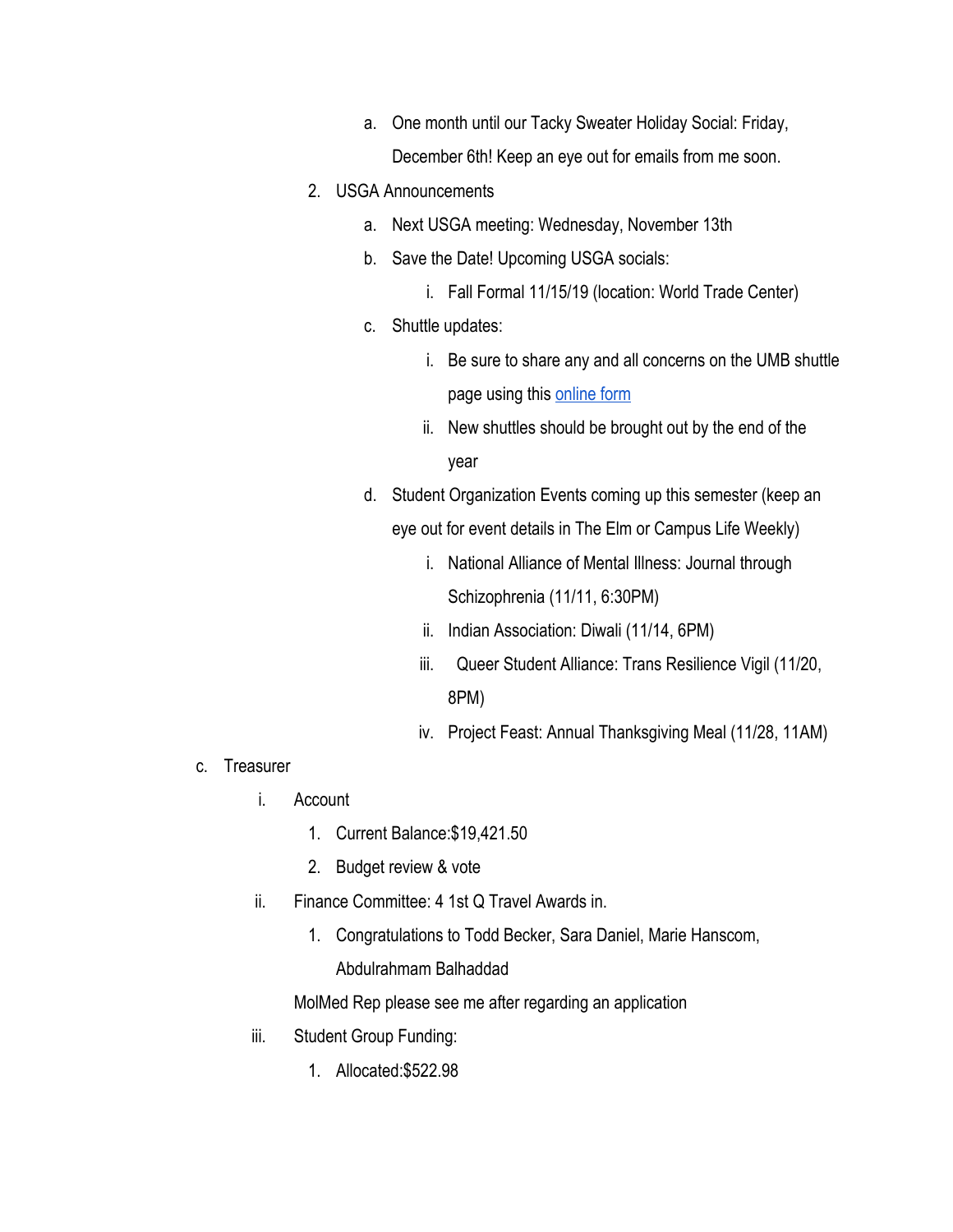- 2. Reimbursed to date: \$151.98
- 3. Left: \$1,648.02
- 4. New Request ISPE funded \$160

## d. Secretary

- i. Announcements:
	- 1. Date for the 2020 GRC has been chosen! Mark your calendars for **March 6th, 2020.** The date is a bit earlier this year - registration will open before Thanksgiving and the due date will be 2/14/2020. Please encourage members of your program to submit!

## e. Grad Council rep

- i. Announcements:
	- 1. Professional Development award was due on November 1st. I've e-mailed out the rubrics and application to my committee members so if you haven't received it for some reason, please let me know :)
- ii. U of M grad council: No updates
- iii.

## f. PR

- i. Announcements:
	- 1. Grad Gazette went out last week, check it out!
- ii. Communications Committee
- iii. Volunteer Committee:
	- 1. Heart Walk took place last week GSA had their own team with close to 20 people! Overall donations were around 1.3million for the entire school
	- 2. Baltimore Free Farm Close to Roosevelt Park in Hampden. Pictures will be up on the website. We will continue to volunteer with them in the future - so stay tuned!
- g. Meyerhoff: No updates
- h. NOVA
	- i. Annual lab tours happening NEXT FRIDAY! Students from a local high school